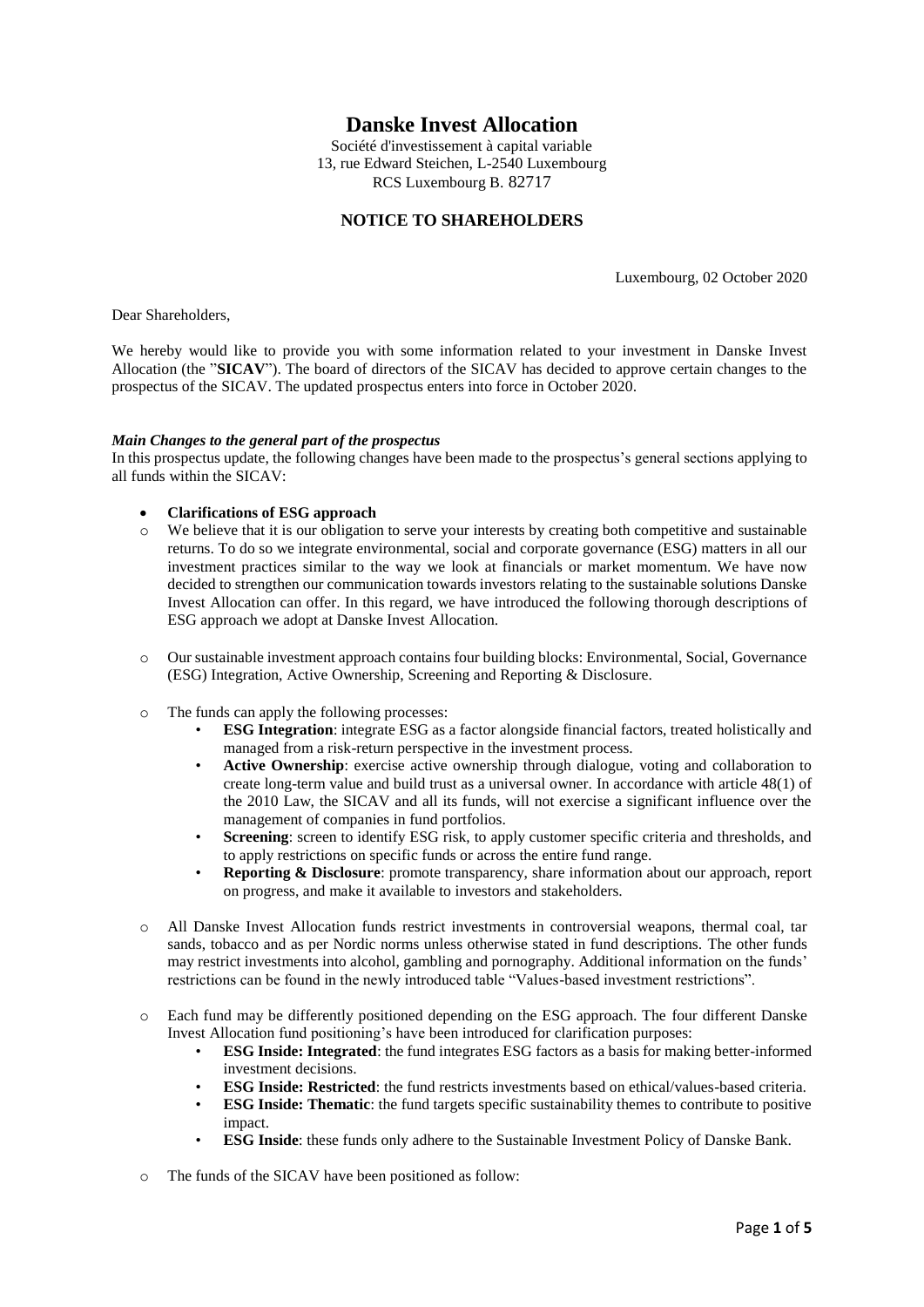- **ESG Inside: Restricted:** Horisont Aktie, Horisont Balanserad, Horisont Försiktig, Horisont Offensiv and Horisont Ränta.
- **ESG Inside:** ESG Basic 100,ESG Basic 20, ESG Basic 35, ESG Basic 50, ES Basic 80, Global Portfolio Solution DKK – Balanced, Global Portfolio Solution DKK – Defensive, Global Portfolio Solution DKK – Equities, Global Portfolio Solution DKK - Fixed Income, Global Portfolio Solution DKK –Opportunity, Global Portfolio Solution EUR – Balanced, Global Portfolio Solution EUR – Defensive, Global Portfolio Solution EUR – Equities, Global Portfolio Solution EUR - Fixed Income, Global Portfolio Solution EUR - Opportunity, Global Portfolio Solution NOK – Balanced, Global Portfolio Solution NOK – Defensive, Global Portfolio Solution NOK – Equities, Global Portfolio Solution NOK - Fixed Income, Global Portfolio Solution NOK – Opportunity, Global Portfolio Solution SEK – Balanced, Global Portfolio Solution SEK – Defensive, Global Portfolio Solution SEK –Equities, Global Portfolio Solution SEK – Fixed Income and Global Portfolio Solution SEK – Opportunity.
- o The description of ESG risk has been introduced to the prospectus for clarification purposes in the following manner: "An environmental, social or governance event or condition that, if it occurs, could cause an actual or a potential material negative impact on the value of the investment".

# **Clarification to the Risk Descriptions**

- o The Risk Descriptions section of the prospectus has been further detailed, notably in relation to the ''Country Risk – China'' and the ''Credit Risk'':
	- $\triangleright$  The description of general risks associated with investments into China has been supplemented to state that ''*securities trading and currency conversion and repatriation can be limited and all types of investments are likely to have comparatively high volatility and greater liquidity and counterparty risks''.*
	- $\triangleright$  The description of "Country Risk China" has been complemented with the reference to the China Interbank Bond Market and Bond Connect, due to uncertainty whether a court would protect the fund's right to securities purchased via these markets.
	- The following description of risks associated with investments via China Interbank Bond Market ("CIBM") has been added: *"The CIBM is an over-the-counter market that provides a way for outside investors (such as a fund) to buy Chinese corporate and government bonds. The CIBM may have low trading volumes and high bid and offer spreads, making the bonds comparatively less liquid and more expensive".*
	- $\triangleright$  The description of the liquidity risks associated with internal renminbi ("CNY") and external renminbi ("CNH") has been extended to state that liquidity risk might arise '*'not only from potential CNY/CNH exchange limits but also potential limits on the removal of CNH currency from China or Hong Kong*".
- o The Credit Risk section has been slightly restructured and the language ameliorated.
- o The Inflation Risk section has been renamed and slightly clarified to state that *"if inflation falls or remains low, the yields on short-term inflation-linked securities will fall or remain low".*

## **Further clarifications to the Swing Pricing section**

- o The swing pricing section has been amended to comply with the recent Frequently Asked Questions (FAQ) document issued by the Luxembourg regulator on swing pricing mechanism.
- o The swing pricing section has been renamed into "anti-dilution adjustments (swing pricing)" and a possibility to apply anti—dilution levy to compensate for dilutions has been introduced pursuant to the articles of associations of the SICAV. The prospectus is now stating that "*the net asset value may be adjusted in order to counter the dilution effects of capital activity. Notably, the board may determine that a swing pricing methodology or any anti-dilution mechanism, such as anti-dilution levy, will be applied in the calculation of the net asset value per share of the relevant fund and/or class as described in the prospectus.*
- o The swing pricing section has been further detailed and clarified to explain that *"to protect the interests of shareholders, a fund's NAV may be adjusted to compensate for dilutions that can arise in connection with large flows of cash into or out of a fund These adjustments are normally applied on any day when the total volume of trading in a fund's shares (meaning both purchases and redemptions) exceeds a certain percentage of the fund's net assets (as set by the management company and approved by the SICAV)".* Furthermore, *'' Swing pricing adjustments are automatic and are applied systematically to all subscriptions, redemptions and switches in or out of the funds by adjusting their NAV prices by the swing factor. To the extent that markets have different charging structures on the buy and sell side, the*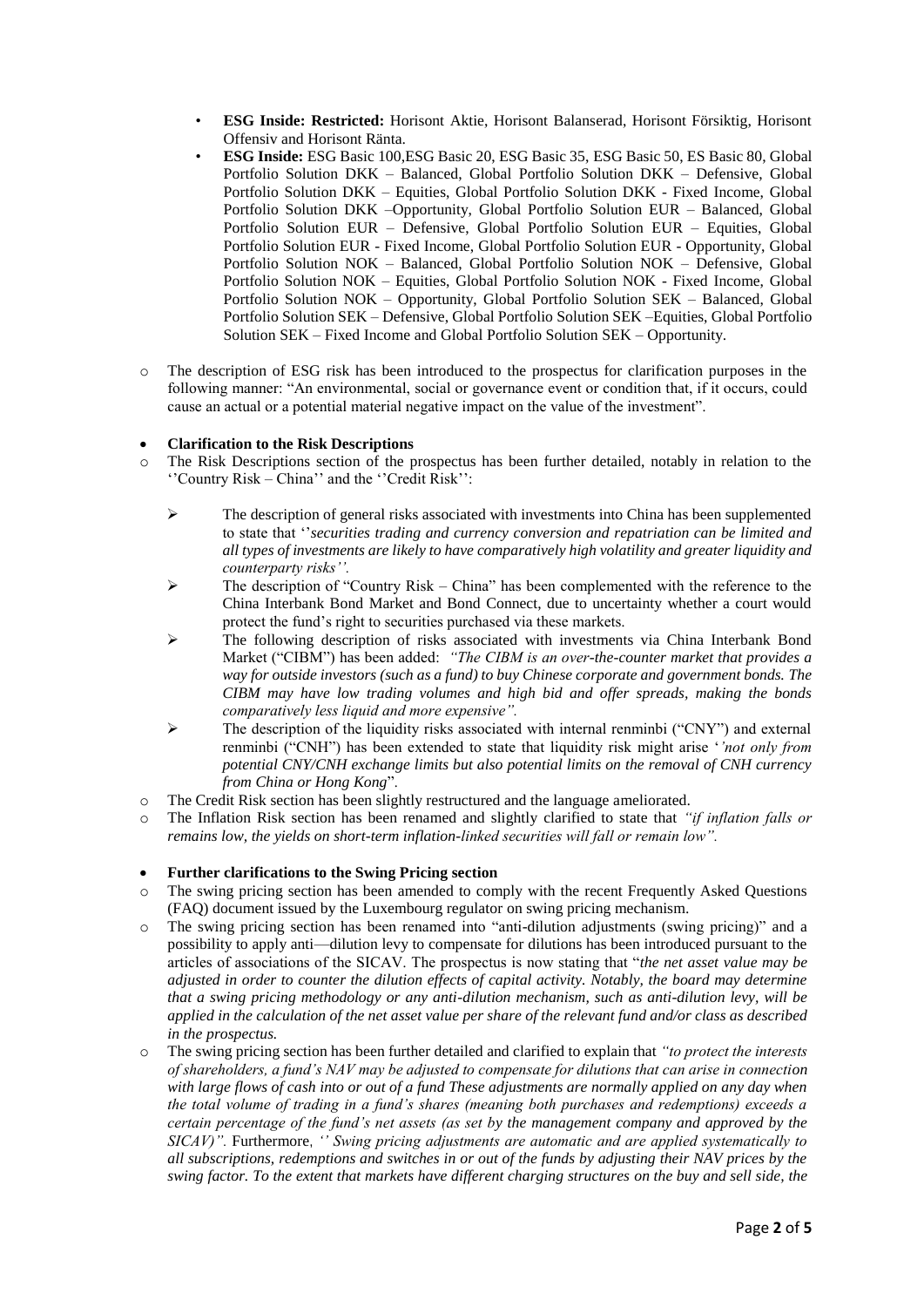*swing factor may not be equal for net subscriptions or net redemptions''.* Please, note that *"'in unusual situations (such as higher market volatility), the board may raise this limit to 3% at the maximum to protect the interests of shareholders. All funds are in scope of the swing pricing mechanism".*

#### **Alignment with the articles of associations of the SICAV**

- o Assets valuation section has been supplemented with the statement that "*in unusual situations (such as distressed markets), the board may adjust the net asset value to reflect higher price volatility or a liquidity stress in the relevant markets*".
- o The sub-section Temporarily suspend the calculation of NAV or transactions in a fund's shares has been further updated pursuant to the restated articles of association of the SICAV to include some reasons where a fund's NAV might be suspended taking due account of the investors' interests:
	- $\triangleright$  when a fund is receiving a subscription in kind or paying a redemption in kind and a suspension is deemed to be in the interest of the fund and/or its shareholders;
	- $\triangleright$  the suspension is required by law or the Luxembourg regulator;
	- $\triangleright$  any other reason exists that any portfolio investments cannot be properly or accurately valued;
	- any other exceptional circumstances exist in which the board of directors of the SICAV considers the suspension of NAV calculation necessary to avoid irreversible negative effects on the SICAV, its funds or classes.
- o Shareholder Meetings and Voting section has been updated pursuant to the restatement of the articles of associations of the SICAV in regards with the annual general meeting of shareholders which, henceforth, is held within six months from the end of the financial year. General meetings of shareholders, including the annual general meeting, are held at the registered office of the SICAV, or at another location in Luxembourg, as specified in the notice of the meeting at the date and time specified in such notice. Such meetings can be held abroad only if so required by unforeseen circumstances or force majeure events, as determined by the board.

## **The composition of the board of directors of the SICAV**

o The composition of the board of directors of the SICAV has been amended, whereas Klaus Ebert has been co-opted as a board member in lieu of Robert Mikkelstrup.

## **Miscellaneous**

- o Section in regards with "Credit Rating" has been renamed into "Credit Rating Policy" for clarity purposes.
- o The description of investor eligibility for RA and RI share classes present in the base share class characteristics table has been simplified. Henceforth, the RA and RI share classes are eligible for retail and/or institutional investors, in particular those residing in the UK, investing under an agreement with Danske Bank group entity.
- o The reference in the "Conflict of Interest" section to Danske Bank A/S acting as a sub-custodian for assets held in Denmark and Sweden, has been removed as it is not the case anymore.

## *Fund changes*

Other general clarifications have been introduced on the fund description pages in relation with the following topics with no impact, as the case may be, on any fund's distribution policy, benchmark use investment policy, or risk profile or the subscription, switch and redemption order process. Some clarifications have been provided on the funds' approach to the ESG matters without changing it as such. Those clarifications entail:

- The regulatory-driven clarification on the benchmark use (e.g. for performance comparison, for performance comparison and duration management, for performance comparison, risk management and portfolio construction or for tracking) and the correlation between the relevant fund's and benchmark's holdings and performances;
- The simplification of the footnote under the share class fee table in the funds descriptions;
- Restructuring and recapitulating of the ESG related information appearing in the funds descriptions and an introduction of the dedicated wording about the funds' ESG positioning as described above (e.g. Integrated, Restricted, Thematic and Unlabelled);
- Adding into the funds descriptions "ESG" as a risk typically associated with ordinary market conditions;
- Updating the investor profile section based on the ESG positioning of each fund (e.g. Integrated, Restricted, Thematic and Unlabelled);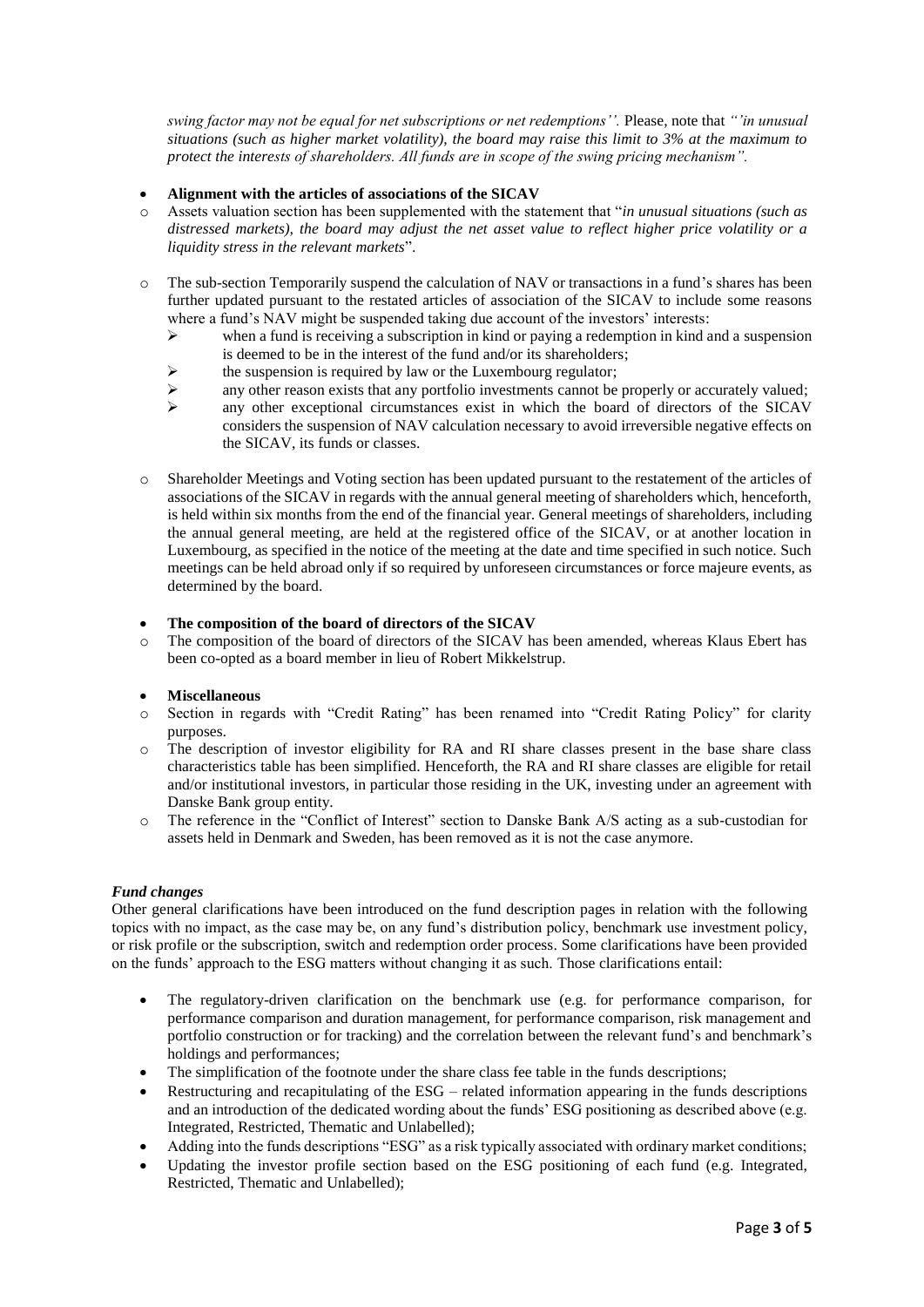Clarifying in the Subscriptions, switches and redemptions section the information in regards with the days when the orders are processed.

#### *Fund specific changes*

There are also changes and clarifications that apply to particular funds. These are detailed in the appendix to this letter. These changes take effect on the same day as the prospectus, unless another date is indicated in the appendix.

#### *Further information and the right to redeem*

If you are a shareholder of the funds listed below, you may if you wish, until the cut-off time for each fund (stated in the fund descriptions in the prospectus) on 9 November 2020, request the full redemption or conversion into any other fund within the SICAV free of redemption/conversion charges. This right is vested in with the investors of the following funds in relation only with the amendments detailed in the Appendix:

- *ESG Basic 20, ESG Basic 35, ESG Basic 50, ESG Basic 80, ESG Basic 100*
- *Global Portfolio Solution DKK - Balanced, Global Portfolio Solution DKK - Defensive, Global Portfolio Solution DKK - Equities, Global Portfolio Solution DKK - Fixed Income, Global Portfolio Solution DKK - Opportunity, Global Portfolio Solution EUR - Balanced, Global Portfolio Solution EUR - Defensive, Global Portfolio Solution EUR - Equities, Global Portfolio Solution EUR - Fixed Income, Global Portfolio Solution EUR – Opportunity, Global Portfolio Solution NOK - Balanced, Global Portfolio Solution NOK - Defensive, Global Portfolio Solution NOK - Equities, Global Portfolio Solution NOK - Fixed Income, Global Portfolio Solution NOK – Opportunity, Global Portfolio Solution SEK - Balanced, Global Portfolio Solution SEK - Defensive, Global Portfolio Solution SEK - Equities, Global Portfolio Solution SEK - Fixed Income, Global Portfolio Solution SEK – Opportunity.*

The prospectus will be made available online at danskeinvest.com and free of charge at the registered office of the SICAV.

Yours faithfully,

The Board of Directors of **Danske Invest Allocation** 13, rue Edward Steichen L-2540 Luxembourg